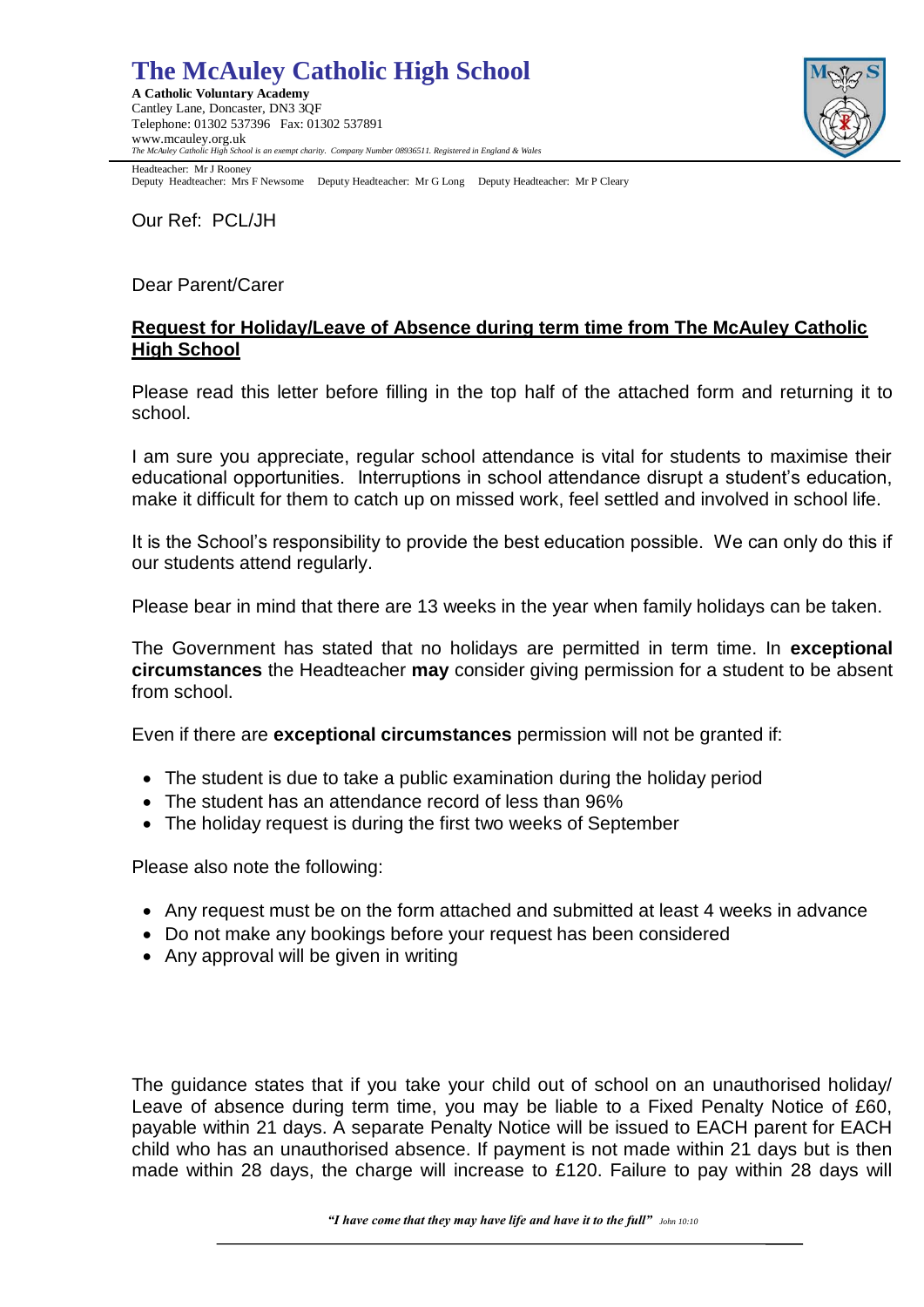result in a summons to appear before the Magistrates Court on the grounds that you have failed to secure your child's regular attendance at School.

As well as for holidays/leave of absence, Fixed Penalty Notices will be issued if;

- A pupil has unauthorised absence from School and this does not improve following a Fixed Penalty Notice warning letter
- A child is found on a Truancy Patrol twice during a four month period

Please try to keep absence for any reason to an absolute minimum. Thank you in anticipation of your co-operation.

Yours sincerely

Mr J Rooney Headteacher